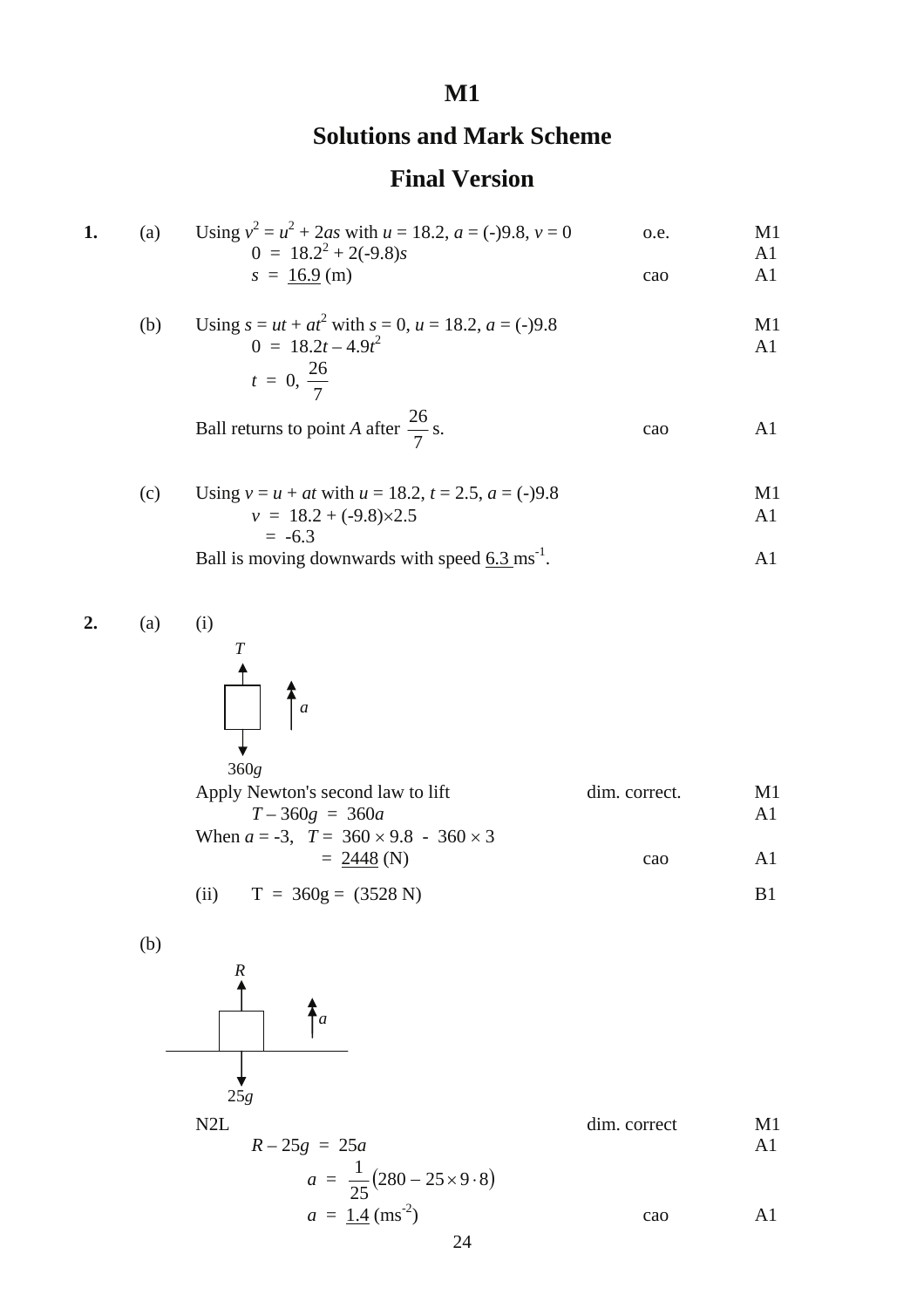

| N2L applied to $B$ .<br>$9g - T = 9a$                                    | dim. correct, all forces | M1<br>A <sub>1</sub> |
|--------------------------------------------------------------------------|--------------------------|----------------------|
| N2L applied to $A$ .<br>$T-11g \sin \alpha = 11a$                        | dim. correct, all forces | M1<br>A1             |
| Attempt to eliminate one variable<br>Adding $9g - 11g \sin \alpha = 20a$ | dep. on both M's         | ml                   |
| $a = 2.254 \text{ (ms}^2)$                                               | cao                      | A1                   |
| $T = 67.914$ (N)                                                         | cao                      | ΑĨ                   |

**4**.



| Resolve vertically                      | attempt at equation with $P$ , $Q$ resolved | M1 |
|-----------------------------------------|---------------------------------------------|----|
|                                         | $P\cos 45^\circ + Q\cos 60^\circ = 15g$     |    |
| $rac{P}{\sqrt{2}} + \frac{1}{2}Q = 15g$ |                                             |    |

 Resolve horizontally attempt at equation with *P, Q* resolved M1  $P\cos 45^\circ - Q\cos 30^\circ = 0$  A1  $\frac{1}{\sqrt{2}} - \frac{9}{2} = 0$ 2  $\frac{P}{\sqrt{2}} - \frac{Q\sqrt{3}}{2}$  =

Attempt to eliminate one variable m1

Subtract 
$$
Q\left(\frac{1}{2} + \frac{\sqrt{3}}{2}\right) = 15g
$$
  
\n $Q = \frac{107.6}{2} \text{ (N)}$  cao  
\n $P = \frac{131.8}{2} \text{ (N)}$  cao  
\nA1  
\nA2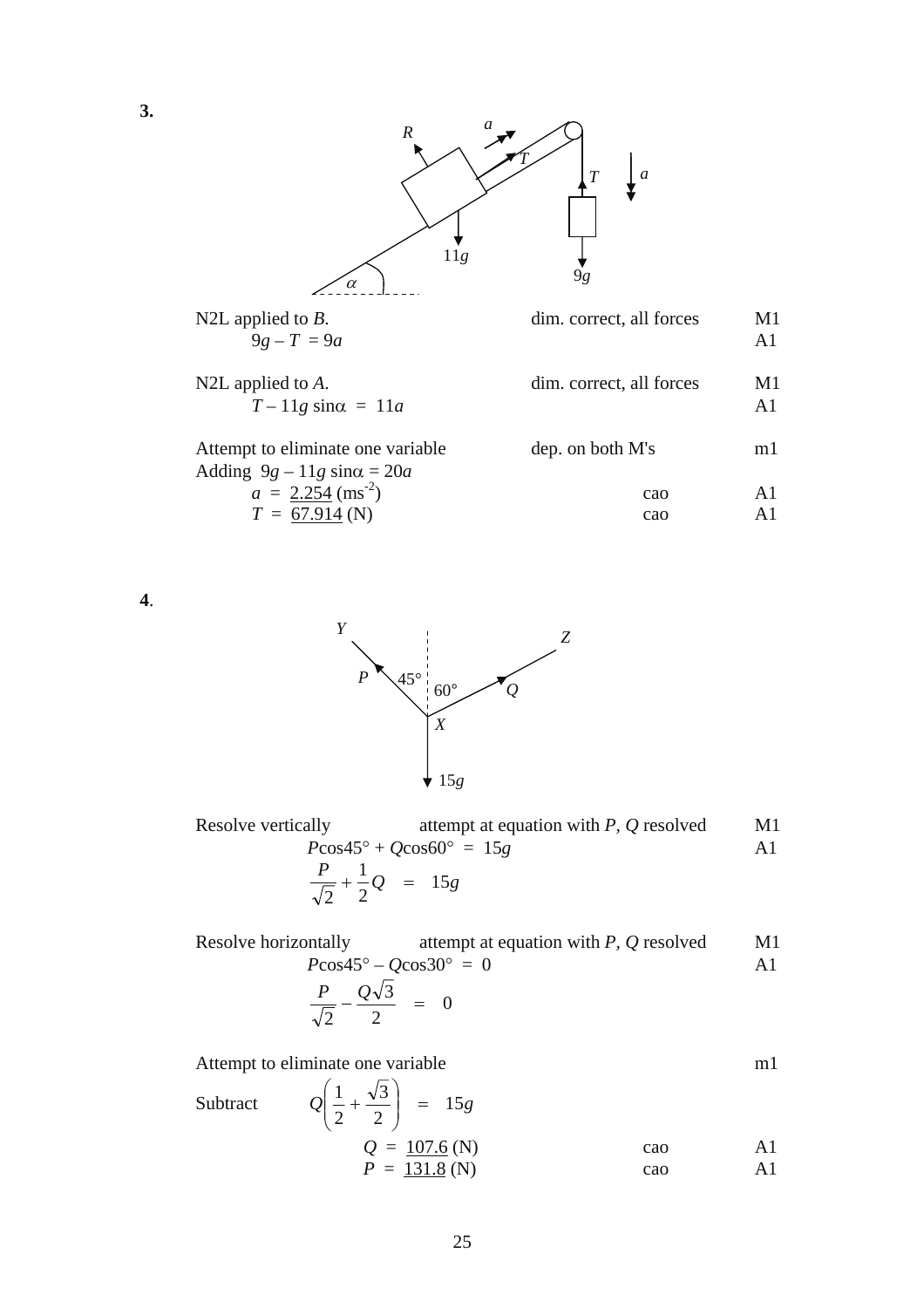**5.** (a)



Line segment  $(0,0)$  to  $(30, 25)$  B1 Line segment (30, 25) to  $((T + 30), 25)$  B1 Line segment  $((T + 30), 25)$  to  $((T + 40), 15)$  time interval required B1 Correct labelling  $+ 2$  previous B marks gained. B1

| (b) | An attempt at area under $graph = 8000$                           | o.e. |     | M1  |
|-----|-------------------------------------------------------------------|------|-----|-----|
|     | Any correct distance                                              |      |     | B1  |
|     | $0.5 \times 25 \times 30 + 25 T + 0.5 (25 + 15) \times 10 = 8000$ |      |     | A1  |
|     | $375 + 25T + 200 = 8000$                                          |      |     |     |
|     | $T = 297$ s                                                       |      | cao | A 1 |
|     | Total time = $297 + 30 + 10$                                      |      |     |     |
|     | $= 337$ s                                                         |      |     |     |
|     |                                                                   |      |     |     |

**6.** 



| (a) | $R = 5g$                            |  |
|-----|-------------------------------------|--|
|     | Limiting friction = $5g \times 0.6$ |  |
|     | $=$ 3g = 29.4 N                     |  |
|     |                                     |  |

| N2L applied to particle     | dim correct, all forces | M1 |
|-----------------------------|-------------------------|----|
| $40 - 29.4 = 5a$            | ft friction             |    |
| $a = 2.12$ ms <sup>-2</sup> | cao                     | A1 |

(b) Particle will not start moving. B1 Since  $T = 20$  N,  $T$  is smaller than limiting friction. So friction will be equal to *T*. Since resultant is 0, there is no motion. E1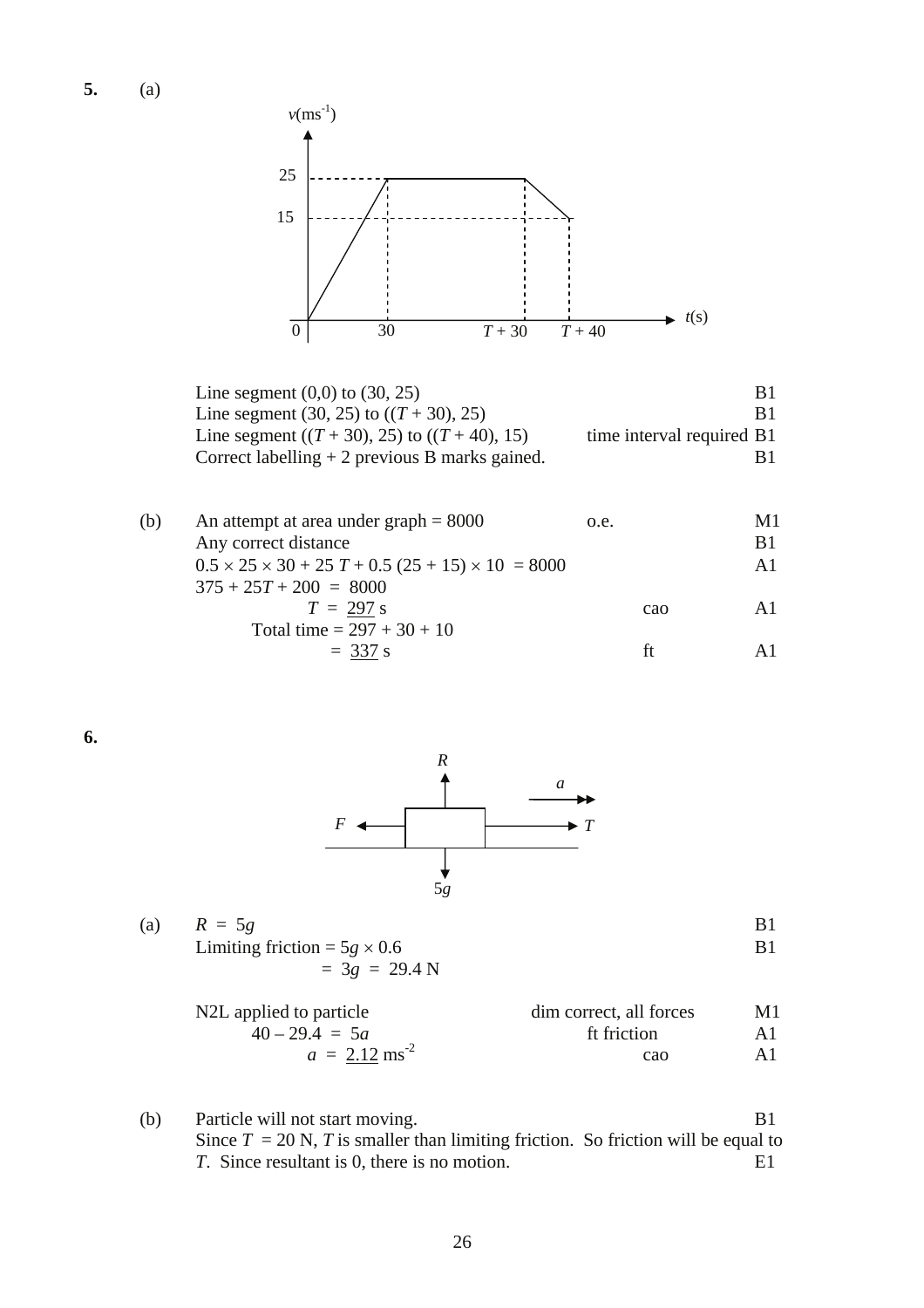**7.** 



| (a) | Conservation of momentum                      | attempted        | МT |
|-----|-----------------------------------------------|------------------|----|
|     | $3v + 5 \times 2.4 = 7 \times 3 - 3 \times 5$ | any correct form | Al |
|     | $v = -2$ (ms <sup>-1</sup> )                  | cao              | ΑĨ |
|     |                                               |                  |    |

| Restitution |                      | attempted        | M1 |
|-------------|----------------------|------------------|----|
|             | $2.4 - v = -e(-3-7)$ | any correct form | Al |
|             | $e = 0.44$           | tt v             |    |

| (b) | Speed of <i>B</i> after collision with the wall = $v'$ |     |    |
|-----|--------------------------------------------------------|-----|----|
|     | $v' = 0.6 \times (\pm)2.4$                             |     | M1 |
|     | $v' = (\pm)1.44$ (ms <sup>-1</sup> )                   | cao |    |

**8.** 



| (a) | Moments about $X$ to obtain equation.                 |                         | M1  |
|-----|-------------------------------------------------------|-------------------------|-----|
|     | At least one correct moment                           |                         | -R1 |
|     | $0.1g \times 10^2 + Mg \times 2^2 = 0.4g \times 10^2$ | any correct equation A1 |     |
|     | $M = 1.5$ (kg)                                        | cao                     | A 1 |

| (b) | Resolve vertically             |        |     |
|-----|--------------------------------|--------|-----|
|     | $T = (0.1 + 1.5 + 0.5 + 0.4)g$ | ft $M$ | A 1 |
|     | $T = 24.5$ (N)                 | ft $M$ | A1  |